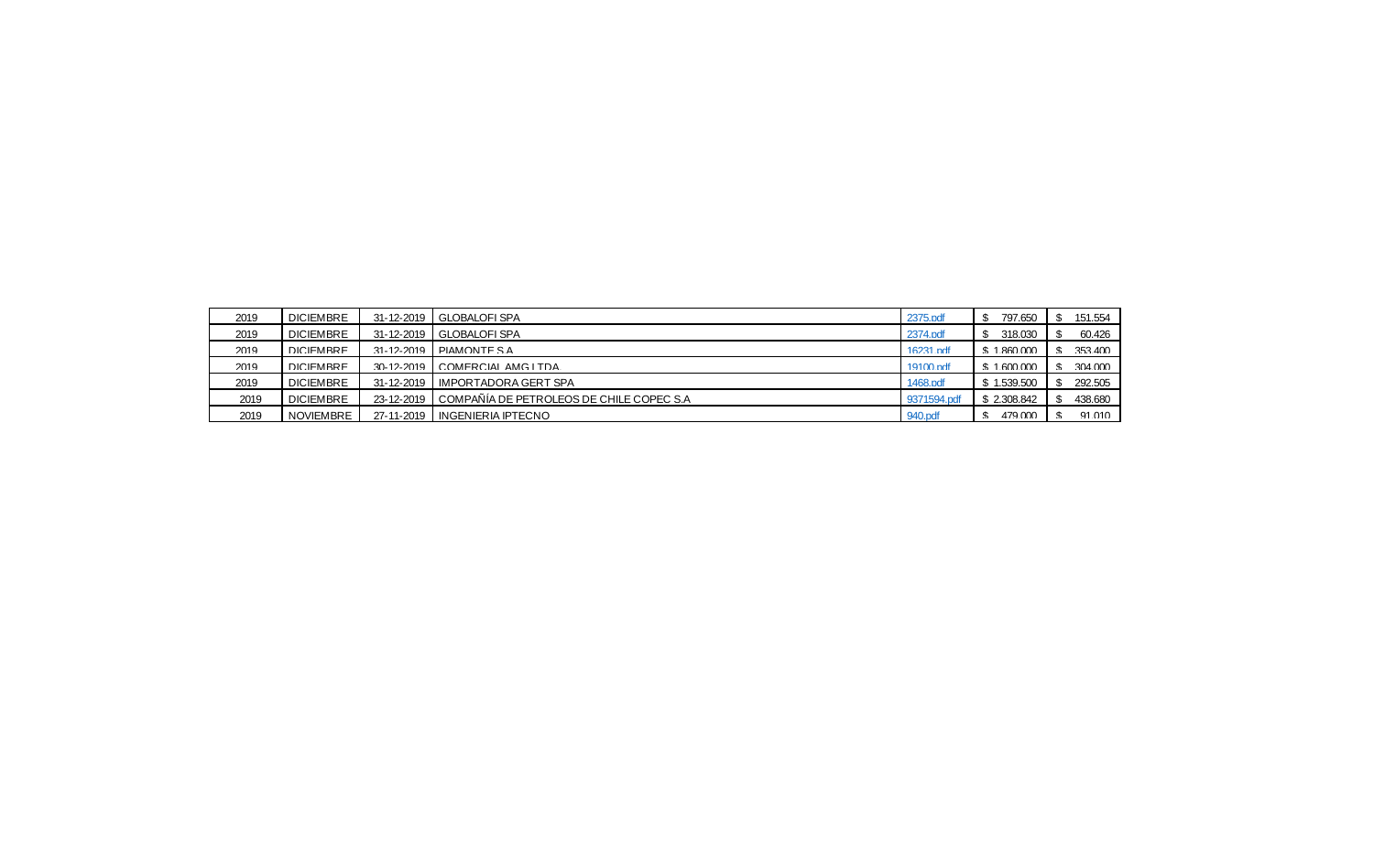## **\$ 2.766.750**